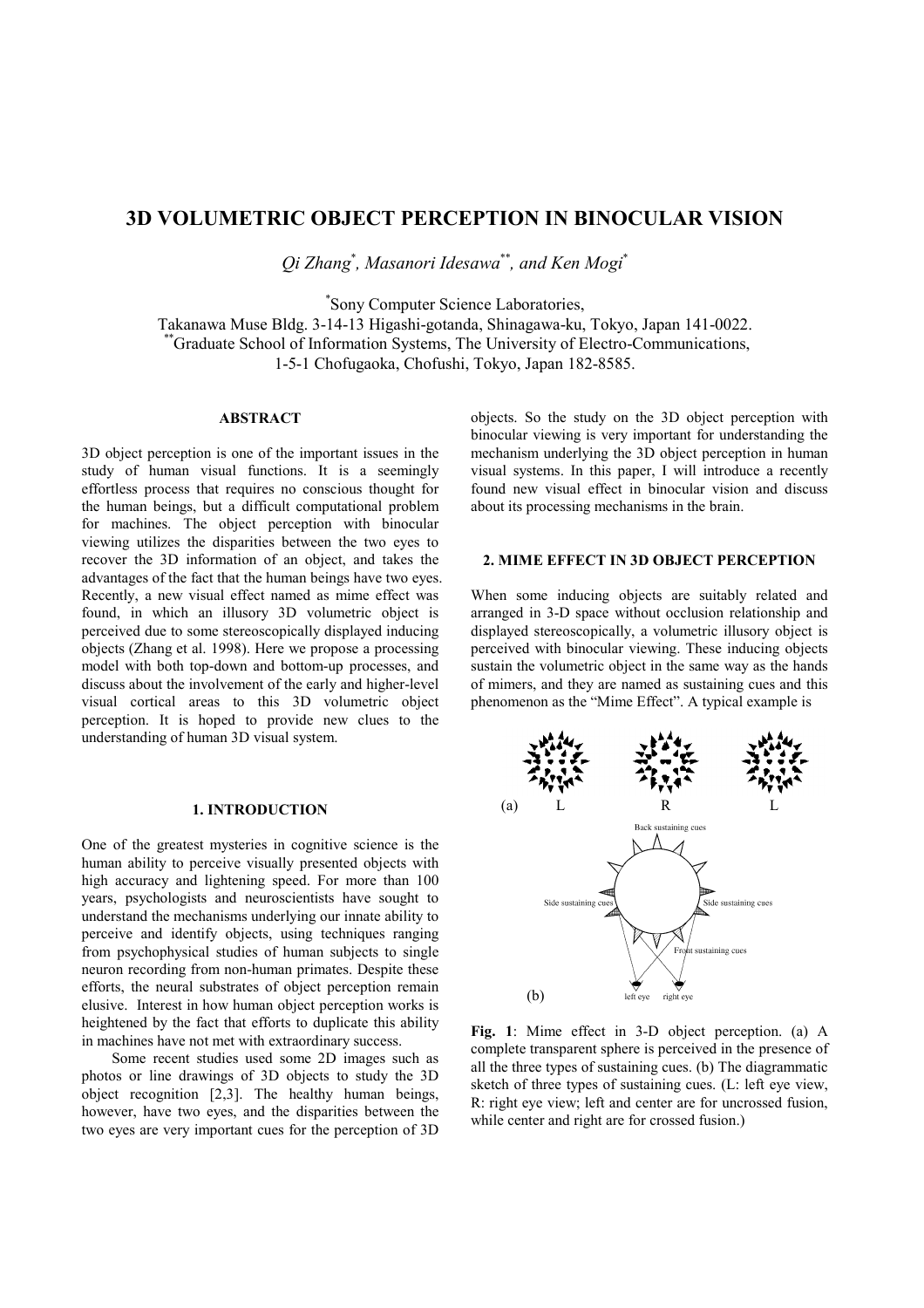

Fig. 2: Heterarchical model for perception in the mime effect. The attributes of the sustaining cues are first constructed from the physical stimuli with binocular disparities. Then, the relations among them are abstracted and an illusory object is computed based on these relations. These processes are bottom-up. Later the conceptual of the illusory object will be processed top-down in the early cortical areas to collect the necessary information for constructing a illusory object with specific properties. Then Bottom-up processes are conducted again to determine the properties of the illusory object, and three types of sustaining cues contribute differently to the 3D volumetric transparent illusory object perception in the mime effect.

shown in Fig. 1(a), where a number of cones are depicted with their centers of bases positioned on a spherical surface. A volumetric transparent sphere is perceived, as if inside brightness is different from that of the surrounding space and like as a transparent glass sphere; then the cones are perceived as standing on a transparent spherical object that, in fact, is not depicted at all. The sphere also appears to be "filled" with transparent medium and to occupy volumetric space, not simply a spherical surface.

To explore the mechanism of 3-D perception involving the mime effect, sustaining cues were studied by depicting only part of them. Depending on their positions on the illusory object, they play different actions to mime effect perception and were classified into three types: back, side and front sustaining cues (Fig. 1(b)). *Back sustaining cues* are in the back area of the illusory object, and are seen beyond the illusory object for both eyes, determining the transparency of the volumetric object. *Side sustaining cues* are on the side of the illusory object and in the binocular unpaired area, i.e., they exist in the front area for one eye and back area for the other. They evoke the outline of the illusory object and lead to the perception of its contour. Because they exist only on the side area and the effects for the two eyes are inconsistent, the perception of transparency induced by the side sustaining cues alone is rather unstable. *Front sustaining cues* are located in front of the illusory object for both eyes and only support

the illusory surface, giving an impression of an opaque surface alone, but the perception itself is somewhat weaker than for the other two types.

When these three types of cues appear in different combinations, a different perception of the object is observed: when all the three types of sustaining cues are presented simultaneously, an entire transparent object will be perceived clearly; when back sustaining cues appear together with side sustaining cues, the illusory object will be perceived as transparent; an opaque illusory object is perceived if front sustaining cues exist either alone or together with side sustaining cues but without back sustaining cues.

## **3. PROCESSING MODEL FOR MIME EFFECT**

Marr (1982) pointed out that the ability of human beings to generate a robust, three-dimensional percept of the world based on a pair of two-dimensional retinal images (stereopsis) requires the neurons in the visual cortex that can detect interocular image disparities, and proposed three relatively independent levels of processing for 3D vision, the low-level modules aimed to recover a meaningful description of the input intensity image, the middle-level modules to recover shape or location in space, and the high-level modules to construct the 3D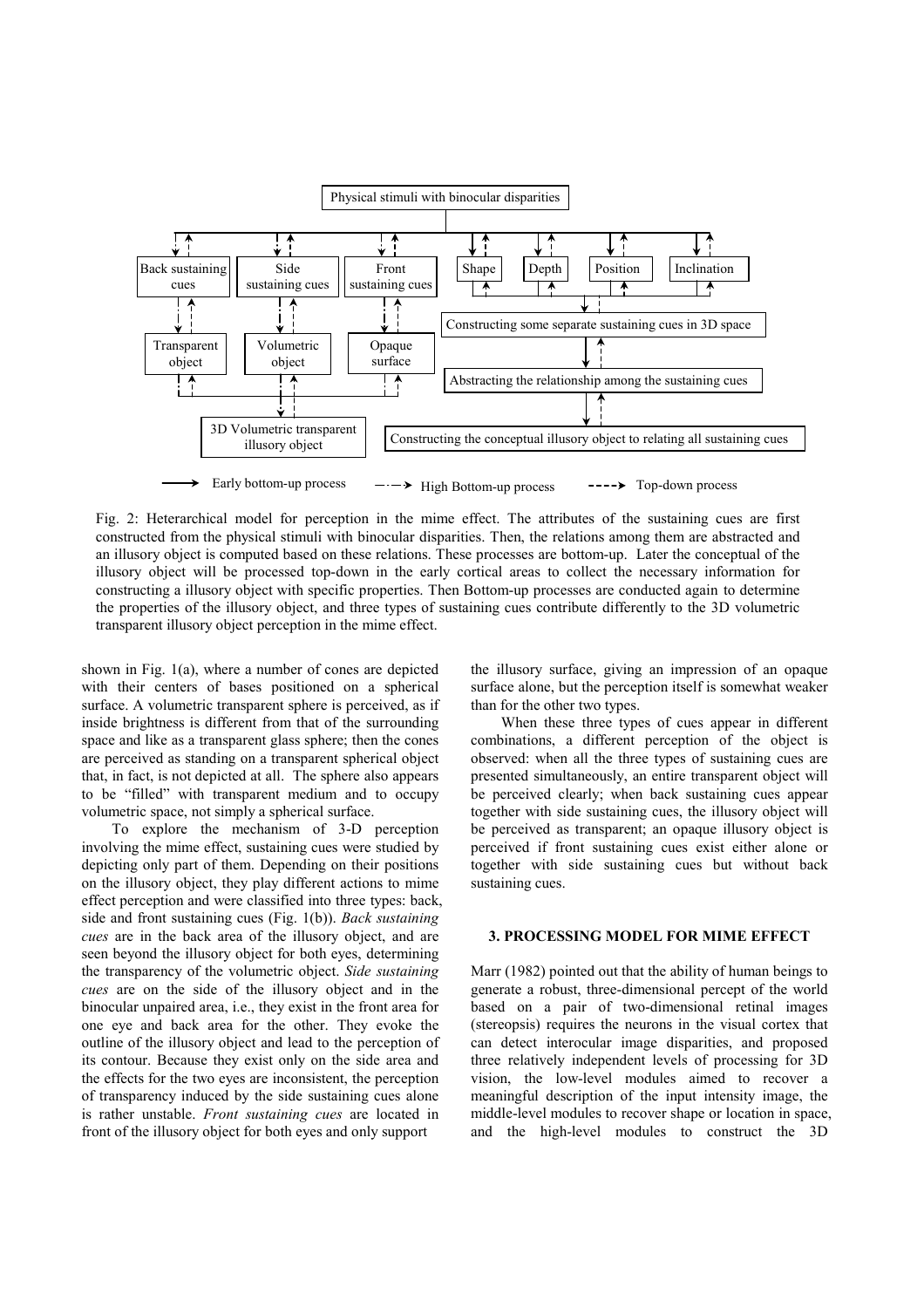representations[4]. Marr also advocated a 2.5D sketch is constructed first during the processing.

We think that the modules to processing 3D object perception are not independent, they will interact each other. In addition, a 3D concept is reconstructed directly without passing the step of building a 2.5D sketch.

#### **3.1. A model with bottom-up and top-down processes**

What is the mechanism underlying the 3D volumetric object perception in the mime effect? To answer this question, we considered a heterarchical processing model from the perspective of optic pathway.

In non-human primates, object perception is mediated by a network consisted of over 30 distinct cortical areas, which is arranged in a multilayered hierarchy [5]. Information moves through the system both bottom-up from the eye to the top of the hierarchy — and top-down. A series of ventrally located cortical areas are thought to be primarily responsible for object perception by now.

The visual representation areas, however, are organized along both serial hierarchical and parallel distributed principle, with interconnections within and between levels. This arrangement, which may be described as an interconnected serial-parallel heterarchy, appears to be a general principle of neural organization. A heterarchy contains multiple parallel hierarchies, any one of which may dominate its local network domain at any given time by virtue of lateral interactions between them. The local connectivity of arrays of individual neurons forms the same type of heterarchy within the visual system from the retina to the cerebellum.

In the perception of the mime effect, the 3D volumetric illusory object is perceived due to the inducing objects of sustaining cues, for example, the cones in Fig. 1(a). The attributes of the cones, such as shapes, depths, positions, and inclinations, play very important roles in this perception. So before attaining the 3D illusory object perception, the cones should be perceived first via these bottom-up processes, and their attributes such as inclinations and positions are determined simultaneously in some parallel processes. Then the perceived cones will be compared each other, and their relationships are abstracted. Since the brain prefers to perceived objects in integration rather than as many separate objects, an illusory object contacting to all the cones is computed to relate the cones together based on the relationships among the cones. Consequently, the cones are perceived as a simple aggregate that is standing on the illusory object and contacting with it.

Then, the concept of the illusory object is feedback down from the higher-level cortical areas to the lower level areas. This top-down processes is to collect the information for determining the properties of the 3D illusory object.

Again, the collected necessary information is forwarded bottom-up again to construct the 3D illusory object with some specific properties. Thus, the cortical loop formed by these bottom-up and top-down processes would provide the neural basis for the illusory object perception under consideration.

In the last section, three types of sustaining cues were introduced to explain the mime effect. Their different contributions to the specific properties are mainly discriminated in this bottom-up processing step, depending on their different positions relative to the illusory object contribute. The back sustaining cues determine the transparency of the volumetric object, and the side sustaining cues silhouette the illusory object. In addition, since the side sustaining cues are located in the binocularly unpaired position, they also contribute to the volume perception, which is completed in order to remove the conflicts caused by the inconsistency between the binocularly unpaired information from the two eyes. Although the front sustaining cues only support the illusory surface and give an impression of the opaque surface alone, a volumetric object with the identical property is constructed when three types of sustaining cues appear simultaneously, and the transparency induced by back sustaining cues is extended to the entire object. The conceptual model is shown in Fig. 2.

## **3.2 Involved visual cortical areas in human brain**

We have proposed a conceptual model of the processing for the 3D volumetric illusory object perception in the mime effect. Now, we would like to discuss about the involved visual cortical areas for this perceptual process.

In the human visual system, visual signals received by retina are first transferred to the lateral geniculate nucleus (LGN), where signals from the left and right eyes are shuffled, remaining in the same order as on the retina, then go to the occipital cortex to be processed in a number of differentiatable visual areas of V1, V2, V3, V4, and MT.

One property that many cortical cells have in common is that they receive visual input from both eyes. This is in marked contrast to LGN cells, which only respond to visual stimuli presented to one eye or the other. Cells that receive information from both eyes are called binocular neurons; V1 is the first level in the visual system where there is an excitatory combination of input from the eyes. The research with non-human primates found that the binocular cells in the early visual areas of V1 and V2 were activated by some specific visual perception, such as illusory contour [6], and binocular depth [7]. Cells involved in binocular disparity processing have also been found in other cortical areas, including V3 [8] and the medial superior temporal area (MST) [9]. Another area, MT (middle temporal or V5), has also been shown to contain neurons sensitive to binocular disparity [10].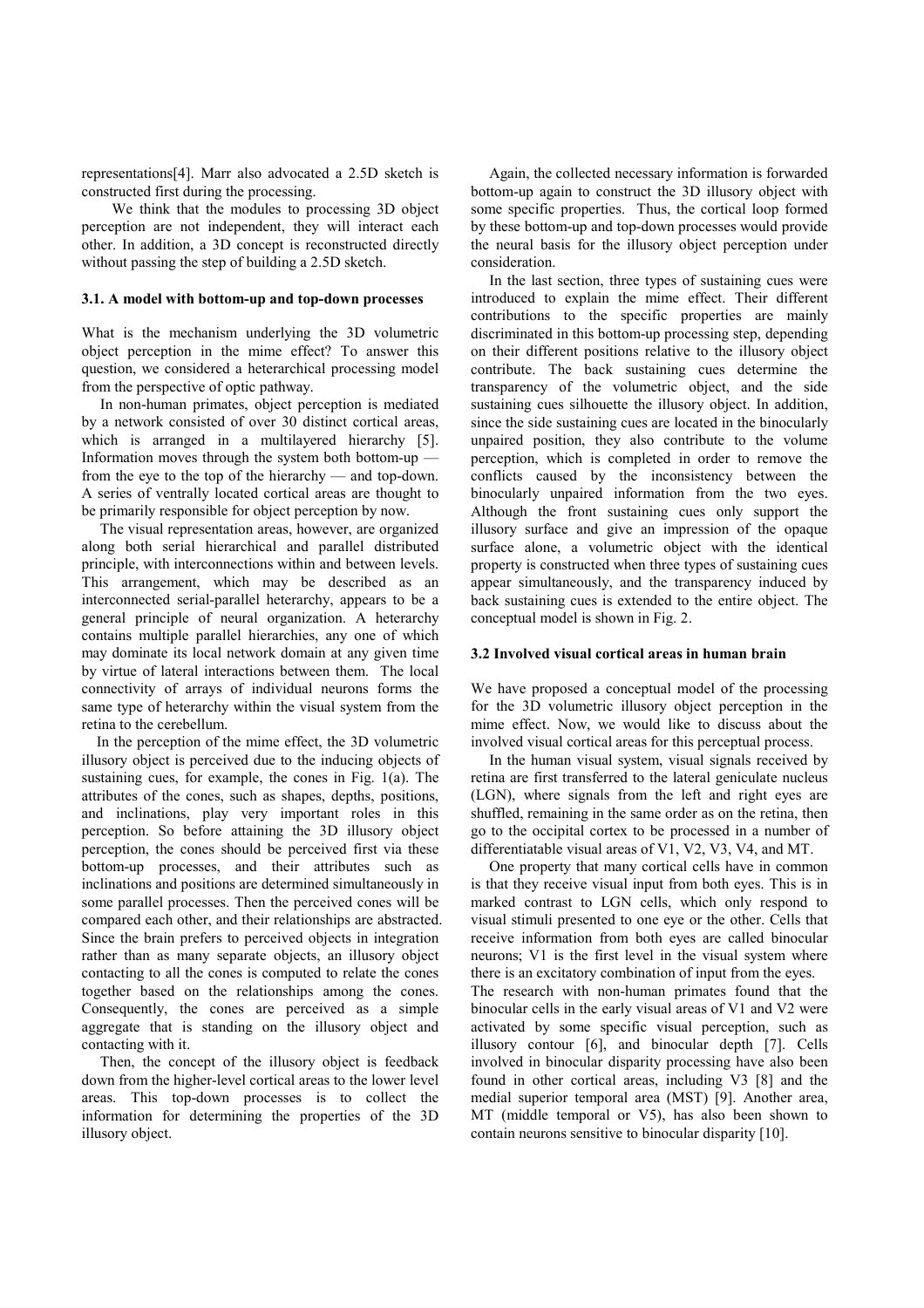

Fig. 3: Visual cortical areas involved in the mime effect located in both dorsal and ventral pathway in the human visual systems.

The human and macaque ventral streams appear to be structurally and functionally homologous up to the level of V4 [11]. In the mime effect, positions and inclinations of the sustaining cues are inferred from the depth information determined by the binocular disparities. So binocular cells in the above areas of dorsal stream (Fig. 3) all contribute to the 3D volumetric object perception.

On the other hand, visual input reaches the ventral stream via a thalamocortical projection from the LGN to V1, and V1 in turn projects to V2, V2 to V4. V4 is the area to process shape and color information. So it should also contribute to the perception of the sustaining cues' shape and color, and be necessary for the 3D volumetric object perception in the mime effect.

The above areas conduct the bottom-up processes to determine the properties of the sustaining cues. After this, the concept of the 3D illusory object is thought to be construct in higher-level areas.

Recent researches reported that several areas beyond V4 might participate in object perception. Potential higher visual areas in the human brain include the LOC [12], which is consisted of a dorsal subdivision (LO) [2] and a ventral-anterior subdivision located in the fusiform gyrus (pFs/LOa) area [13], and the parahippocampal place area [14]. These candidate areas are clustered together near the temporal-occipital junction, and all are active during object recognition. They include both dorsal and ventral areas, and are the first reasonable place to construct the 3D illusory object in the mime effect. There, the bottom-up processing results from both dorsal and ventral pathway mentioned above can be integrated together. These highlevel areas then will interact with earlier visual cortical areas and conduct the top-down processes. After multiple repetitions of the top-down and bottom-up processes, the representation of the 3-D volumetric illusory object is constructed.

Besides of these visual areas, some other high level cortical areas in parietal and anterior lobes, which are usually considered to be in charge of some high level processing, such as somatosensory motor controlling and intelligent reasoning, may also be possible to participate in the process for the perception of 3D volumetric illusory object. This is because that the volume perception needs much intention and computation to remove the conflicts occurred due to the binocularly unpaired side sustaining cues. Anyway, LOC may be the first area to have the representation of the volume perception.

#### **4. DISCUSSION**

Visual function is typically studied by parametrically varying a single attribute of the visual scene, while keeping all other attributes constant. Correlations between attribute variations and neural activity provide information about areas or neural circuits involved in perception of the attribute of interest. In the case of luminance and color, which are easily quantified, this approach works well. Visual neuroscientists using this strategy have made substantial progress in identifying the specific brain structures and circuits responsible for relatively simple perceptual capacities, such as luminance and color perception and the ability to see simple patterns [15]. Unlike luminance, complex shapes and three-dimensional objects cannot easily be quantified and parameterized. As a result, neuroscientists have been less successful at understanding complex shape processing and object perception in visual areas beyond V4.

In this paper, we utilized a newly found visual effect of the mime effect to study the processing mechanism for the 3D volumetric object perception in human brain. This perception involves a large range of the visual cortical areas both in the dorsal and ventral pathways. In addition, some high-level visual areas, such as LOC, also participate in the processing. This visual effect is very effective to systematically study the mechanism of the 3D visual perception in human brain, including the high level cortices.

The proposed model and the consideration of the visual cortical areas are just a conjecture so far. Future work using fMRI measurements are necessary to provide evidences to support these inferences.

#### **5. CONLUSION**

In this paper, we introduced a newly found visual effect named as mime effect, in which a 3D volumetric illusory object is perceived from some interrelated inducing objects displayed stereoscopically. We proposed a processing model including both top-down and bottom-up processes for this perception. In addition, we discussed about the involved visual cortical areas to this perception